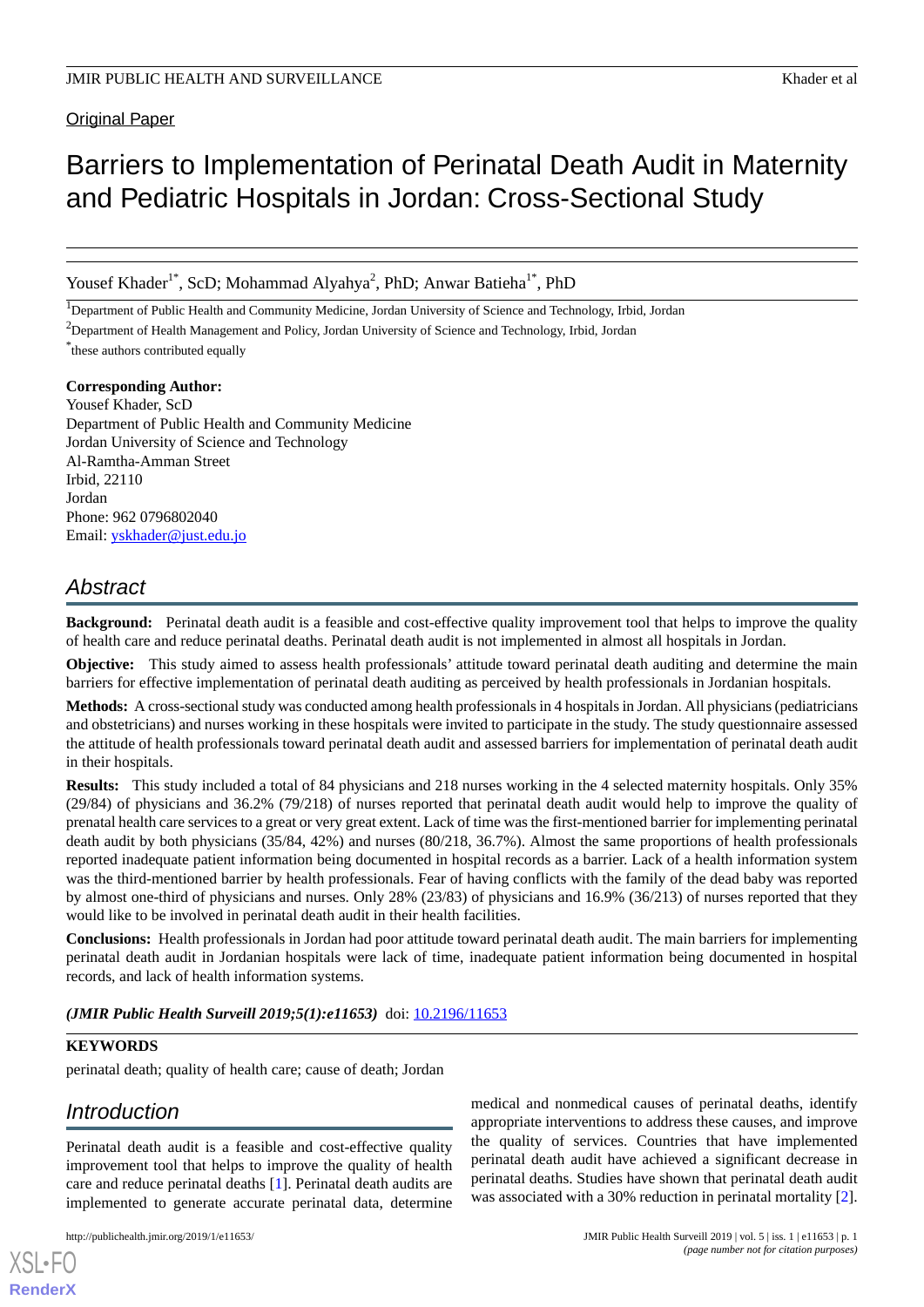#### **JMIR PUBLIC HEALTH AND SURVEILLANCE Example 2008 CONVEILLER CONVEILER AND SURVEILLANCE**

Perinatal death audits have been used widely in high-income countries [\[3](#page-5-2),[4\]](#page-5-3). However, they are less frequently used in lowand middle-income countries where 98% of perinatal deaths take place [[5\]](#page-5-4). Few studies have assessed the attitudes of health care providers about perinatal death audits, the challenges facing their implementation, and the barriers for implementing perinatal death audits. One study [[6\]](#page-5-5) showed that physicians have positive attitudes toward the death audit and reported that it is a good quality-of-care indicator in the hospital, which are valuable and necessary to improve the quality of health services. However, inadequate patient information in hospital records, lack of time for health care providers, high turnover of health professionals, fear of blame, lack of a national policy for perinatal audit, and lack of training were identified as important barriers for implementing death audit [[7-](#page-5-6)[9\]](#page-5-7).

In the late 1990s, the neonatal mortality rate in Jordan fell from 19 to 15 per 1000 live births and remained relatively constant as Jordan transitioned into the new millennium [\[10](#page-5-8)]. Jordan is one of the many countries in the world that failed to achieve the Millennium Development Goal 4's target [[11-](#page-5-9)[13\]](#page-5-10). This is particularly because of the lack of effective planning and monitoring of health services. On the other hand, the United Nations International Children's Emergency Fund (UNICEF)–funded study "Perinatal and Neonatal (PNN) Mortality study in Jordan" [\[13](#page-5-10)] showed that a large proportion (74%) of neonatal deaths were preventable and only 37% of neonatal deaths received optimal health care. The study highlighted the need for strengthening the essential newborn care and improving the quality of maternal and neonatal health care. Other studies in Jordan showed that barriers to access maternal and neonatal care, low social status of women, poverty, and inequality were major determinants of PNN deaths especially in rural and remote areas in Jordan [[14](#page-5-11),[15\]](#page-5-12). Moreover, the influx of Syrian refugees has a negative impact on economic, social, and health development and has stressed the country's health system [\[16](#page-5-13)].

Previous studies in Jordan strongly recommended establishing and implementing perinatal death audits in hospitals to improve the quality of services and decrease perinatal deaths. In Jordan, most hospitals have perinatal death review committees. However, these committees are not functional, and perinatal death audits have not yet been implemented in health facilities. To build an effective perinatal death audit, it is important to understand health professionals' attitude toward perinatal death audit and their perception of barriers and challenges for proper perinatal death audit implementation. Therefore, this study aimed to assess health professionals' attitude toward perinatal death auditing and determine the main barriers for effective implementation of perinatal death auditing as perceived by health professionals in pediatric hospitals in Jordan. Moreover, the study aimed to determine whether health professionals' attitude and their perception of the main barriers differ according to gender, profession, and years of experience.

# *Methods*

#### **Study Design**

A cross-sectional study was conducted in 3 public hospitals and 1 teaching hospital, 3 hospitals from the north (Al-Mafraq Pediatrics Hospital, Princess Rahma Hospital, and King Abdullah University Hospital) and 1 from the south of Jordan (Al-Karak Hospital). Princess Rahma Pediatric Hospital (120 beds) and Al-Mafraq Pediatrics Hospital (108 beds) are the only pediatric referral public hospitals in Jordan. Out of the 2 teaching hospitals in Jordan, we selected King Abdullah University Hospital (683 beds), which is affiliated with Jordan University of Science and Technology (JUST) and serves approximately 1 million inhabitants in the north of Jordan. Al-Karak Hospital is the largest and the main hospital that provides pediatric services in the south of Jordan, with 125 beds. All physicians (pediatricians and obstetricians) and nurses working in these hospitals were invited to participate in the study, and those who agreed were interviewed using face-to-face structured interview by trained nurses. The study was approved by the institutional review board at JUST.

#### **Study Questionnaire**

The first part of the study questionnaire collected information about health professionals' age, gender, and years of experience. The second part of the questionnaire included 2 main questions to assess the perception of health professionals about perinatal death review: "To what extent a perinatal death review committee would help to improve the quality of prenatal healthcare services?" and "To what extent a perinatal death review committee would help to reduce perinatal deaths?." The possible responses for each question were "not at all," "to a small extent," "to some extent," "to a moderate extent," "to a great extent," and "to a very great extent." For the purpose of analysis, the responses "to a great extent" and "to a very great extent" were pooled together in 1 category to indicate great extent.

The third part of the questionnaire assessed the barriers for implementation of perinatal death audit in their hospitals. Health professionals were presented with a list of potential barriers that were identified from the relevant literature [[17-](#page-5-14)[29](#page-6-0)]. Moreover, they were asked to report any barrier that is not mentioned in the list.

#### **Statistical Analysis**

Data were analyzed using IBM SPSS version 20. Data were presented using percentages for categorical variables and means and SDs for continuous variables. The differences between proportions were tested using chi-square test. A *P* value of less than .05 was considered statistically significant.

### *Results*

#### **Participants' Characteristics**

This study included a total of 84 physicians and 218 nurses working in the 4 selected maternity hospitals. More than half (44/84, 53%) of physicians were females, and almost all nurses were females. Their age ranged from 17 to 62 years, with a

 $XS$  $\cdot$ FC **[RenderX](http://www.renderx.com/)**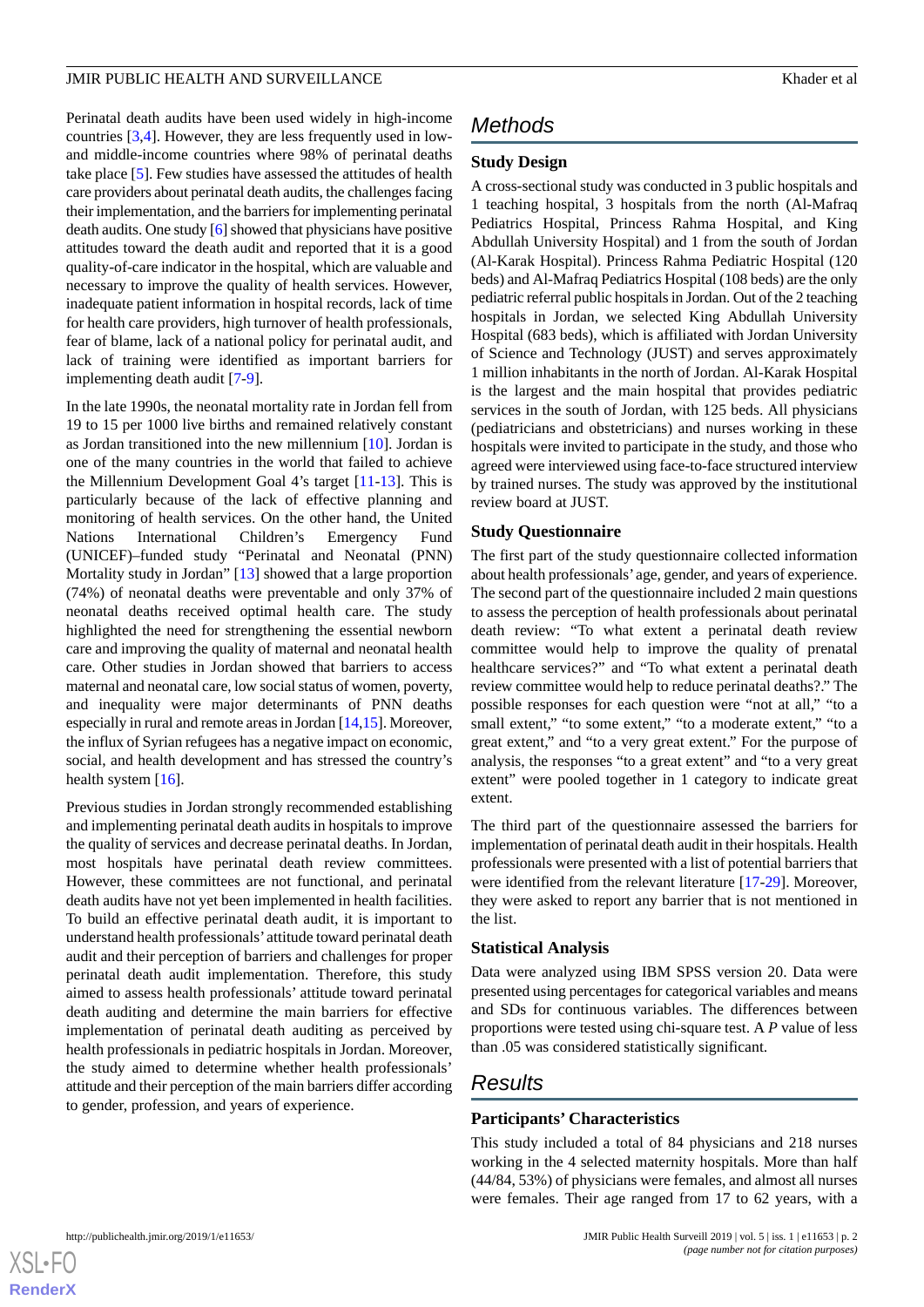#### JMIR PUBLIC HEALTH AND SURVEILLANCE **Superintent and Superintent and Superintent** and Superintent and Superintent and Superintent and Superintent and Superintent and Superintent and Superintent and Superintent and Superint

mean (SD) of 31.1 (6.5) years. Their years of experience ranged from 1 to 35 years, with a mean (SD) of 7.6 (6.5) years and median of 5.0 years. All selected hospitals had a nonfunctional perinatal deaths review committee.

#### **Attitude Toward Perinatal Death Audit**

Only 35% (29/84) of physicians and 36.2% (79/218) of nurses reported that perinatal death audit would help to improve the quality of prenatal health care services to a great or very great extent ([Table 1](#page-2-0)). Similarly, 32% (27/84) of physicians and 38.5% (84/218) of nurses stated that perinatal death audit would help to reduce perinatal deaths [\(Table 1](#page-2-0)). However, 12% (10/84)

of physicians and 21.6% (47/218) of nurses reported that perinatal death audit would not help to improve the quality of prenatal health care services, and an almost similar proportion reported that the perinatal death audit would not help to reduce perinatal deaths.

[Table 2](#page-2-1) shows the participants' responses on whether perinatal death audit would help to improve the quality of prenatal health care services and reduce perinatal deaths to a great or very great extent according to gender, profession, and years of experience. The attitude of health professionals toward perinatal death auditing did not differ significantly according to gender, profession, and years of experience.

<span id="page-2-0"></span>**Table 1.** Health professionals' attitude toward perinatal death audits in maternity and pediatric hospitals in Jordan.

| Attitude toward perinatal death audit                                                                  | Health professionals           |                         | Total ( $N=302$ ), n $(\% )$ |  |  |
|--------------------------------------------------------------------------------------------------------|--------------------------------|-------------------------|------------------------------|--|--|
|                                                                                                        | Physicians ( $n=84$ ), $n$ (%) | Nurses (n=218), $n$ (%) |                              |  |  |
| The extent to which a perinatal death audit would improve the quality of prenatal health care services |                                |                         |                              |  |  |
| Not at all                                                                                             | 10(12)                         | 47(21.6)                | 57 (18.9)                    |  |  |
| To a small extent                                                                                      | 7(8)                           | 13(6.0)                 | 20(6.6)                      |  |  |
| To some extent                                                                                         | 12(14)                         | 29(13.3)                | 41 (13.6)                    |  |  |
| To a moderate extent                                                                                   | 26(31)                         | 50 (22.9)               | 76 (25.2)                    |  |  |
| To a great extent                                                                                      | 20(24)                         | 64 (29.4)               | 84 (27.8)                    |  |  |
| To a very great extent                                                                                 | 9(11)                          | 15(6.9)                 | 24(7.9)                      |  |  |
| The extent to which a perinatal death audit would help to reduce perinatal deaths                      |                                |                         |                              |  |  |
| Not at all                                                                                             | 10(12)                         | 40(18.3)                | 50(16.6)                     |  |  |
| To a small extent                                                                                      | 16(19)                         | 13(6.0)                 | 29(9.6)                      |  |  |
| To some extent                                                                                         | 7(8)                           | 25(11.5)                | 32(10.6)                     |  |  |
| To a moderate extent                                                                                   | 24 (29)                        | 56 (25.7)               | 80(26.5)                     |  |  |
| To a great extent                                                                                      | 22(26)                         | 69 (31.7)               | 91(30.1)                     |  |  |
| To a very great extent                                                                                 | 5(6)                           | 15(6.9)                 | 20(6.6)                      |  |  |

<span id="page-2-1"></span>Table 2. Participants' responses on whether perinatal death audit would help to improve the quality of prenatal health care services and reduce perinatal deaths to a great or very great extent according to gender, profession, and years of experience.

| Variable                   |       | Perinatal death audit would help to improve the<br>quality of prenatal health care services |           | Perinatal death audit would help to reduce<br>perinatal deaths |           |           |
|----------------------------|-------|---------------------------------------------------------------------------------------------|-----------|----------------------------------------------------------------|-----------|-----------|
|                            | Total | $n$ (%)                                                                                     | $P$ value | Total                                                          | $n$ (%)   | $P$ value |
| Gender                     |       |                                                                                             | .30       |                                                                |           | .38       |
| Male                       | 42    | 12(29)                                                                                      |           | 42                                                             | 13(31)    |           |
| Female                     | 258   | 95 (36.8)                                                                                   |           | 258                                                            | 98 (38.0) |           |
| <b>Profession</b>          |       |                                                                                             | .78       |                                                                |           | .30       |
| Physician                  | 84    | 29(35)                                                                                      |           | 84                                                             | 27(32)    |           |
| Nurse                      | 218   | 79 (36.2)                                                                                   |           | 218                                                            | 84 (38.5) |           |
| <b>Years of experience</b> |       |                                                                                             | .72       |                                                                |           | .62       |
| $\leq 5$                   | 158   | 58 (36.7)                                                                                   |           | 158                                                            | 56 (35.4) |           |
| >5                         | 144   | 50(34.7)                                                                                    |           | 144                                                            | 55 (38.2) |           |

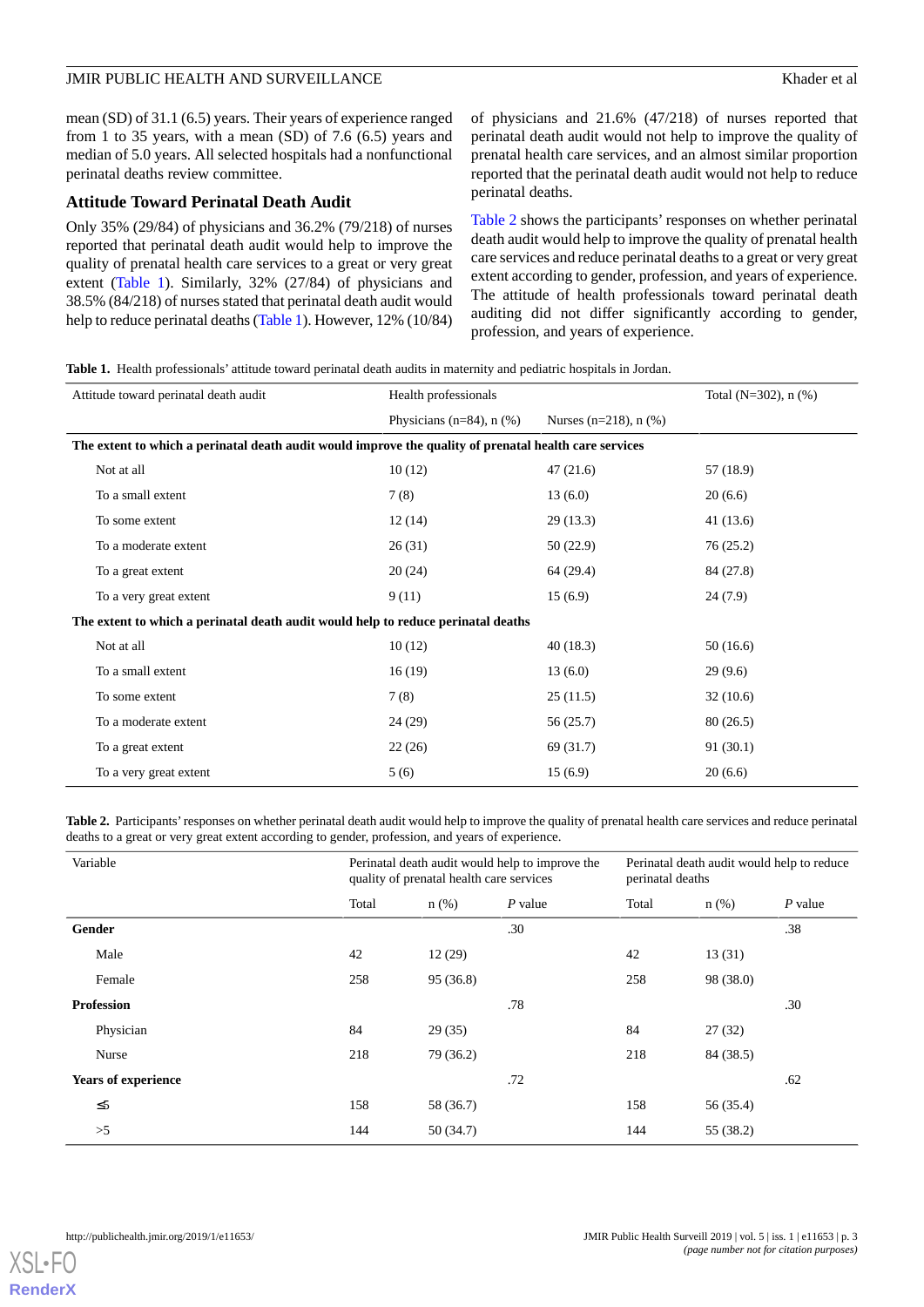#### **The Main Barriers for Implementation of Perinatal Death Audit**

The main barriers for implementing perinatal death audit in the hospitals were lack of time, inadequate patient information being documented in hospital records, lack of health information system, and fear of having problems with the family of the dead baby ([Table 3\)](#page-3-0). Lack of time was the first-mentioned barrier by both physicians (35/84, 42%) and nurses (80/218, 36.7%) for implementing perinatal death audit. Almost the same proportions of health professionals reported inadequate patient information being documented in hospital records as a barrier. Lack of a health information system was the third-mentioned barrier by health professionals. Fear of having conflicts with the family of the dead baby was reported by almost one-third of physicians and nurses. Fear of legal problems and the sensitivity between the concerned physicians and nurses were reported as barriers for effective implementation of perinatal death audit by 25.8% (78/302) and 23.2% (70/302) of health professionals, respectively. Having difficulties in ensuring confidentiality and not trained to conduct perinatal death were reported by almost

one-tenth of physicians and nurses. Health professionals' frequent turnover was the least-mentioned barrier. Physicians were significantly more likely to report "not trained to conduct perinatal death review" as a barrier compared with nurses (17/84, 20% vs 17/218, 7.8%; *P* value=.004). The participants' responses in regard to the perceived barriers for effective implementation of perinatal death audits in hospitals in Jordan did not differ significantly according to gender and years of experience.

#### **Intention to Be Involved in Perinatal Death Audit**

Only 28% (23/83) of physicians and 16.9% (36/213) of nurses reported that they would like to be involved in perinatal death audit in their health facilities. More than half of the physicians (48/83, 58%) and 63.8% (136/213) of nurses stated that they would probably like to be involved in perinatal death audit if it is implemented in their health facilities. The intention of health professionals to be involved in perinatal death audit did not differ significantly according to gender, profession, and years of experience ([Table 4\)](#page-3-1).

<span id="page-3-0"></span>**Table 3.** The main barriers for effective implementation of perinatal death audits in hospitals in Jordan as perceived by health professionals.

| Main barriers for effective implementation of perinatal<br>death audits  | Health professionals           |                         | Total (N=302), $n$ (%) | $P$ value |
|--------------------------------------------------------------------------|--------------------------------|-------------------------|------------------------|-----------|
|                                                                          | Physicians $(n=84)$ , n $(\%)$ | Nurses (n=218), $n$ (%) |                        |           |
| Lack of time                                                             | 35(42)                         | 80(36.7)                | 115(38.1)              | .48       |
| Inadequate patient information being documented in hospi-<br>tal records | 34 (41)                        | 77 (35.3)               | 111(36.8)              | .45       |
| Lack of health information system                                        | 33(40)                         | 75 (34.4)               | 108(35.8)              | .48       |
| Fear of having problems with the family of the dead baby                 | 29(35)                         | 74 (33.9)               | 103(34.1)              | .97       |
| Fear of medico-legal problems                                            | 25(30)                         | 53 (24.3)               | 78 (25.8)              | .41       |
| Sensitivity between the concerned physicians and nurses                  | 18(21)                         | 52 (23.9)               | 70(23.2)               | .76       |
| Difficulty in ensuring confidentiality                                   | 16(19)                         | 24(11.0)                | 40(13.2)               | .10       |
| No need for the death review                                             | 7(8)                           | 30(13.8)                | 37(12.3)               | .27       |
| Not trained to conduct perinatal death review                            | 17(20)                         | 17(7.8)                 | 34(11.3)               | .004      |
| Health professionals' frequent turnover                                  | 5(6)                           | 8(3.7)                  | 13(4.3)                | .58       |

<span id="page-3-1"></span>Table 4. The participants' responses to whether they would you like to be involved in perinatal death audit if it is implemented in their health facilities.

| Variable                   | Would you like to be involved in perinatal death audit in your health facility? P value |                          |                |     |
|----------------------------|-----------------------------------------------------------------------------------------|--------------------------|----------------|-----|
|                            | Definitely yes, $n$ $(\%)$                                                              | Probably yes, $n$ $(\%)$ | No, $n$ $(\%)$ |     |
| Gender                     |                                                                                         |                          |                | .07 |
| Male                       | 14(33)                                                                                  | 22(52)                   | 6(14)          |     |
| Female                     | 45(17.9)                                                                                | 160(63.5)                | 47(18.7)       |     |
| <b>Profession</b>          |                                                                                         |                          |                | .10 |
| Physician                  | 23(28)                                                                                  | 48 (58)                  | 12(14)         |     |
| Nurse                      | 36(16.9)                                                                                | 136(63.8)                | 41 (19.2)      |     |
| <b>Years of experience</b> |                                                                                         |                          |                | .35 |
| $\leq 5$                   | 28(17.9)                                                                                | 103(66.0)                | 25(16.0)       |     |
| >5                         | 31(22.1)                                                                                | 81 (57.9)                | 28(20.0)       |     |

[XSL](http://www.w3.org/Style/XSL)•FO **[RenderX](http://www.renderx.com/)**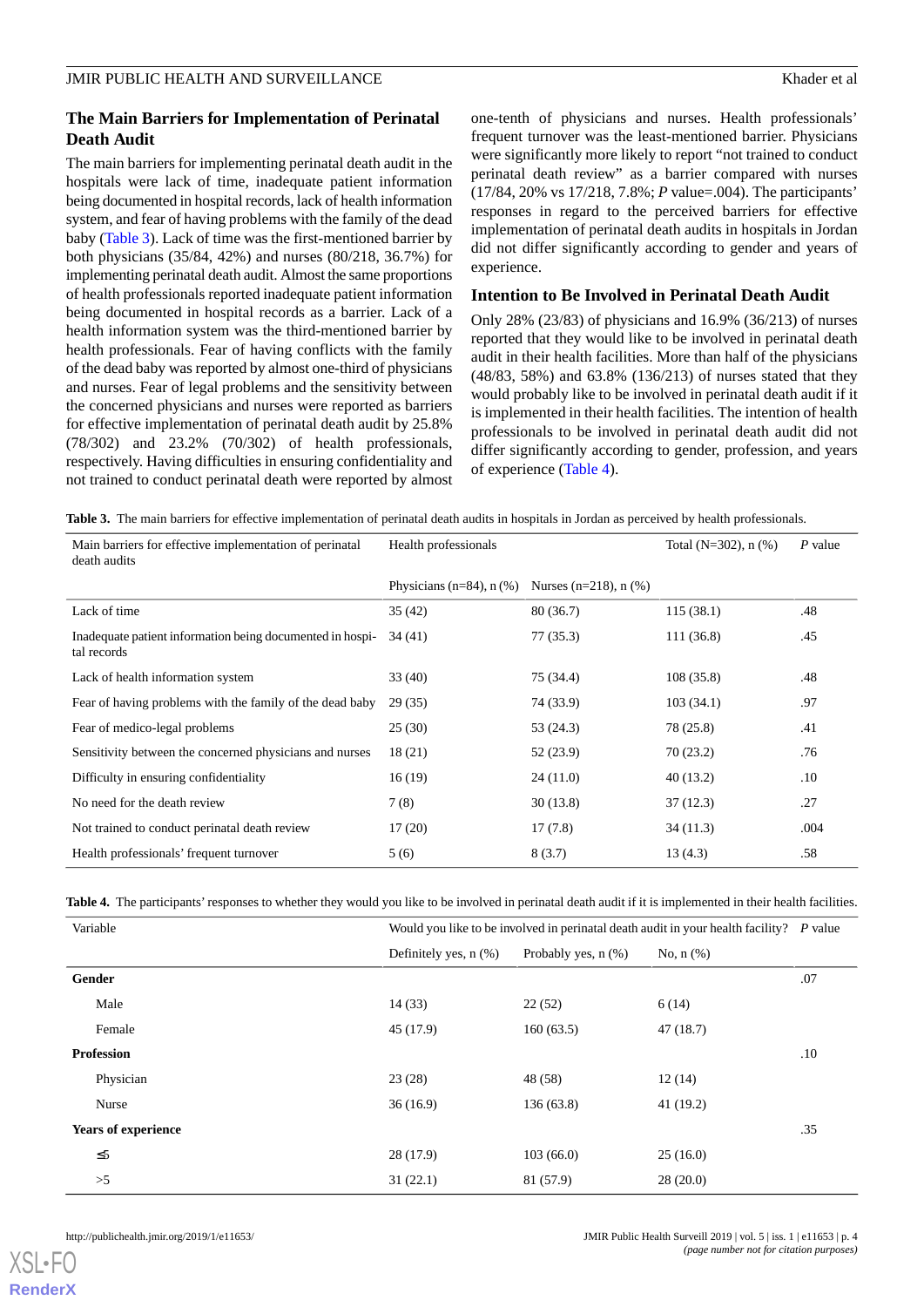### *Discussion*

This study showed that only one-third of health professionals had reported that perinatal death audit would help to improve the quality of prenatal health care services to a great or very great extent. As perceived by health professionals, lack of time, inadequate patient information being documented in hospital records, and lack of a health information system were the first 3 mentioned barriers for implementing perinatal death audit. The attitude of health professionals toward perinatal death auditing and their intention to be involved in perinatal death audit did not differ significantly according to gender, profession, and years of experience. The perceived barriers for effective implementation of perinatal death audits in hospitals in Jordan did not differ significantly according to gender and years of experience.

The causes of perinatal deaths in Jordan need to be quickly addressed if the Sustainable Development Goals target is to be met. To increase the survival of babies, it is essential to identify the causes of perinatal deaths and their contributing factors and improve the quality of services. This can be achieved by effective implementation of perinatal death audit in Jordan hospitals. The audit process offers a chance to learn from critical situations in the management of maternity and neonatal care. Health care providers are urged to modify their care to better practice once there is detection about the poor practices that lead to these problems [\[17\]](#page-5-14). The capability to respond efficiently to recommendations acknowledged through audits is crucial to reducing deaths.

Over the past few decades, Jordan has made substantial progress in improving maternal, neonatal, and infant health. However, there are still challenges to achieving the third Sustainable Developmental Goal. Existing references indicate that the majority of perinatal deaths are preventable. Jordan is now ready for the next step toward eliminating preventable perinatal deaths. A vital component of any elimination strategy is a continuous surveillance system that not only tracks the number of deaths but also provides information about the underlying contributing factors and how they should be addressed. Stillbirths and neonatal deaths surveillance "J-SANDS" and auditing system is a model of such a system.

Although literature supports the fact that perinatal death audit strongly contributes to the avoidance of perinatal deaths, a relatively small proportion of health professionals (27/84, 32% of physicians and 84/218, 38.5% of nurses) stated that perinatal review audit would help to reduce perinatal deaths. This finding reflects the poor awareness of the value of perinatal death audit among health professionals. The main barriers to perinatal death audit implementation in our study included lack of time for health care providers, inadequate patient information in hospital records, lack of health information system, and fear of having problems with the family of the dead baby. Lack of time by health professionals was the first-mentioned barrier in our study. This barrier has been reported in other studies [\[18](#page-6-1)-[20\]](#page-6-2). In a study conducted in Uganda, the majority of respondents reported that the main challenge to conduct death review was heavy workload with fewer staff [\[21](#page-6-3)]. To overcome this barrier,

perinatal death audit should be included in job descriptions of health professionals [[19\]](#page-6-4). The management should also support perinatal death review as one of the health professionals' duties and as a part of their daily work.

Inadequate patient information in hospital records was the second-mentioned barrier. This barrier was also reported as a barrier to completing audit successfully in many studies in Malawi, Tanzania, and Uganda [\[18](#page-6-1)[,22](#page-6-5)[-25](#page-6-6)]. Inadequate information hinders the ability of health professionals from assessing the causes of deaths.

Lack of an electronic health information system was the third-mentioned barrier. Many hospitals in Jordan do not have the capacity to process the limited available data to capture deaths, assign causes of deaths, and identify the avoidable factors. One study in Jordan showed that only 14% of neonatal deaths are registered and reported to the Department of Civil Registration because Jordan relies on paper-based systems to register and report births and deaths. None of the hospitals in Jordan report stillbirths. Lack of an electronic health information system and lack of a centralized database for compiling audit results makes data interpretation and identification of avoidable factors difficult to create actionable recommendations. Electronic health information system and centralized database for compiling audit, registering births and deaths, and assigning causes of deaths should be developed and implemented. Electronic platforms may pose an initial additional financial burden, although they may save time and money in the long term [[26\]](#page-6-7).

Fear of blame including loss of face among peers and potential legal ramifications have been shown to be important deterrents to conducting perinatal death audit in other studies [[27\]](#page-6-8). To ensure successful implementation, having participants agree to a code of conduct for review meetings, establishing a no-blame environment, and ensuring confidentiality insofar as it is possible contribute to an environment where audit is more likely to be successful [[27\]](#page-6-8).

Health professionals'frequent turnover was the least-mentioned barrier in our study. However, this was shown as an important barrier in other studies [\[28](#page-6-9)]. Consistent with other studies, not being trained on perinatal death audit was one of the mentioned barriers [\[29\]](#page-6-0). Unlike our studies, previous studies reported other barriers such as the lack of a national policy, strategy, and guidelines for perinatal audit [[7\]](#page-5-6). However, the availability of a policy alone does not guarantee the success of the implementation.

One of the main limitations of this study is that that the findings cannot be generalized to all hospitals of Jordan because 2 of the selected hospitals were pediatric hospitals, 1 was a teaching hospital, and the fourth hospital was a public hospital in the south of Jordan. Moreover, our findings are limited only to public and teaching hospitals as we did not include private hospitals. Another limitation is that the sample of health professionals is small to conduct subgroup analysis. In conclusion, health professionals in Jordan had a poor attitude toward perinatal death audit. The main barriers for implementing perinatal death audit in Jordanian hospitals were lack of time, inadequate patient information being documented in hospital

 $XS$  $\cdot$ FC **[RenderX](http://www.renderx.com/)**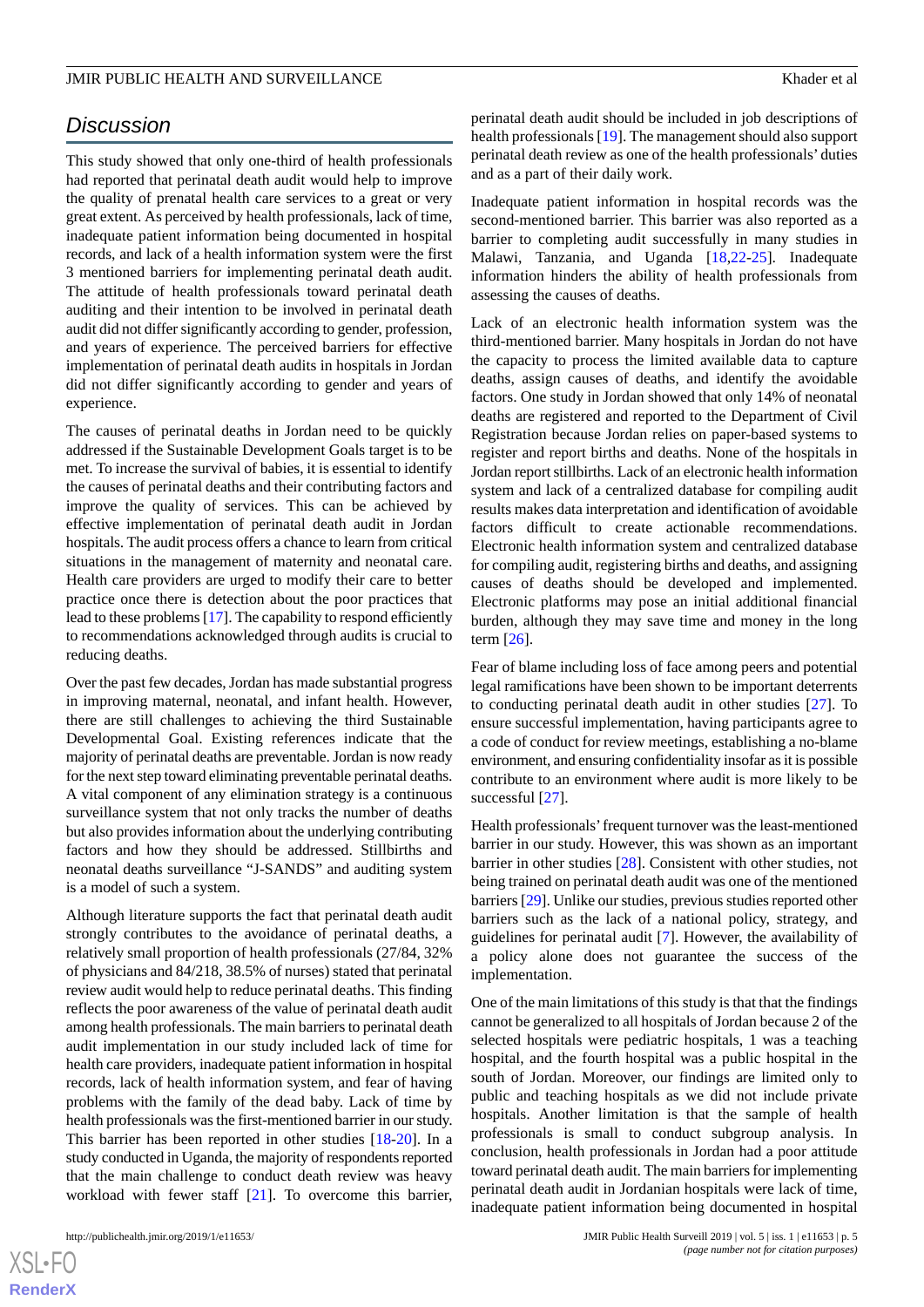#### JMIR PUBLIC HEALTH AND SURVEILLANCE **Superior and the set of all the set of all the set of all the set of all the set of all the set of all the set of all the set of all the set of all the set of all the set of all the set**

records, lack of a health information system, and fear of having problems with the family of the dead baby. Training activities are needed to increase the awareness of health professionals about the value of perinatal death in improving the quality of services and perinatal deaths. An electronic health information system and centralized database for compiling audit, registering births and deaths, and assigning causes of deaths should be developed and implemented.

#### **Acknowledgments**

The authors would like to acknowledge the International Development Research Centre and UNICEF-Jordan for their support of the implementation research of establishing a perinatal surveillance system in Jordan.

#### **Conflicts of Interest**

None declared.

#### <span id="page-5-0"></span>**References**

- <span id="page-5-2"></span><span id="page-5-1"></span>1. Papiernik E, Bucourt M, Zeitlin J. Audit of obstetrical practices and prevention of perinatal deaths. Bull Acad Natl Med 2005 Jan;189(1):71-84. [Medline: [16119881\]](http://www.ncbi.nlm.nih.gov/entrez/query.fcgi?cmd=Retrieve&db=PubMed&list_uids=16119881&dopt=Abstract)
- 2. Wilkinson D. Perinatal mortality--an intervention study. S Afr Med J 1991 May 4;79(9):552-553. [Medline: [2024213](http://www.ncbi.nlm.nih.gov/entrez/query.fcgi?cmd=Retrieve&db=PubMed&list_uids=2024213&dopt=Abstract)]
- <span id="page-5-3"></span>3. Flenady V, Mahomed K, Ellwood D, Charles A, Teale G, Chadha Y, AustralianNew Zealand Stillbirth Alliance. Uptake of the Perinatal Society of Australia and New Zealand perinatal mortality audit guideline. Aust N Z J Obstet Gynaecol 2010 Apr;50(2):138-143. [doi: [10.1111/j.1479-828X.2009.01125.x\]](http://dx.doi.org/10.1111/j.1479-828X.2009.01125.x) [Medline: [20522069](http://www.ncbi.nlm.nih.gov/entrez/query.fcgi?cmd=Retrieve&db=PubMed&list_uids=20522069&dopt=Abstract)]
- <span id="page-5-4"></span>4. Eskes M, Waelput AJ, Erwich JJ, Brouwers HA, Ravelli AC, Achterberg PW, et al. Term perinatal mortality audit in the Netherlands 2010-2012: a population-based cohort study. BMJ Open 2014 Oct 14;4(10):e005652 [\[FREE Full text\]](http://bmjopen.bmj.com/cgi/pmidlookup?view=long&pmid=25763794) [doi: [10.1136/bmjopen-2014-005652\]](http://dx.doi.org/10.1136/bmjopen-2014-005652) [Medline: [25763794](http://www.ncbi.nlm.nih.gov/entrez/query.fcgi?cmd=Retrieve&db=PubMed&list_uids=25763794&dopt=Abstract)]
- <span id="page-5-5"></span>5. Cousens S, Blencowe H, Stanton C, Chou D, Ahmed S, Steinhardt L, et al. National, regional, and worldwide estimates of stillbirth rates in 2009 with trends since 1995: a systematic analysis. Lancet 2011 Apr 16;377(9774):1319-1330. [doi: [10.1016/S0140-6736\(10\)62310-0\]](http://dx.doi.org/10.1016/S0140-6736(10)62310-0) [Medline: [21496917](http://www.ncbi.nlm.nih.gov/entrez/query.fcgi?cmd=Retrieve&db=PubMed&list_uids=21496917&dopt=Abstract)]
- <span id="page-5-6"></span>6. Biswas A, Rahman F, Eriksson C, Halim A, Dalal K. Facility death review of maternal and neonatal deaths in Bangladesh. PLoS One 2015;10(11):e0141902 [[FREE Full text](http://dx.plos.org/10.1371/journal.pone.0141902)] [doi: [10.1371/journal.pone.0141902\]](http://dx.doi.org/10.1371/journal.pone.0141902) [Medline: [26540233](http://www.ncbi.nlm.nih.gov/entrez/query.fcgi?cmd=Retrieve&db=PubMed&list_uids=26540233&dopt=Abstract)]
- <span id="page-5-7"></span>7. Armstrong CE, Lange IL, Magoma M, Ferla C, Filippi V, Ronsmans C. Strengths and weaknesses in the implementation of maternal and perinatal death reviews in Tanzania: perceptions, processes and practice. Trop Med Int Health 2014 Sep;19(9):1087-1095 [[FREE Full text](https://doi.org/10.1111/tmi.12353)] [doi: [10.1111/tmi.12353\]](http://dx.doi.org/10.1111/tmi.12353) [Medline: [25039579](http://www.ncbi.nlm.nih.gov/entrez/query.fcgi?cmd=Retrieve&db=PubMed&list_uids=25039579&dopt=Abstract)]
- <span id="page-5-8"></span>8. Hofman JJ, Mohammed H. Experiences with facility-based maternal death reviews in northern Nigeria. Int J Gynaecol Obstet 2014 Aug;126(2):111-114 [\[FREE Full text\]](https://linkinghub.elsevier.com/retrieve/pii/S0020-7292(14)00193-3) [doi: [10.1016/j.ijgo.2014.02.014](http://dx.doi.org/10.1016/j.ijgo.2014.02.014)] [Medline: [24834852](http://www.ncbi.nlm.nih.gov/entrez/query.fcgi?cmd=Retrieve&db=PubMed&list_uids=24834852&dopt=Abstract)]
- <span id="page-5-9"></span>9. Kongnyuy EJ, Mlava G, van den Broek N. Facility-based maternal death review in three districts in the central region of Malawi: an analysis of causes and characteristics of maternal deaths. Womens Health Issues 2009;19(1):14-20. [Medline: [19111783](http://www.ncbi.nlm.nih.gov/entrez/query.fcgi?cmd=Retrieve&db=PubMed&list_uids=19111783&dopt=Abstract)]
- 10. World Health Organization. 2006. Neonatal and perinatal mortality. Country, regional and global estimates URL: [http:/](http://www.who.int/sorry/) [/www.who.int/sorry/](http://www.who.int/sorry/) [accessed 2019-01-28] [\[WebCite Cache ID 75lKVmQl2](http://www.webcitation.org/

                                75lKVmQl2)]
- <span id="page-5-10"></span>11. Rajaratnam JK, Marcus JR, Flaxman AD, Wang H, Levin-Rector AD, Dwyer L, et al. Neonatal, postneonatal, childhood, and under-5 mortality for 187 countries, 1970-2010: a systematic analysis of progress towards Millennium Development Goal 4. Lancet 2010 Jun 5;375(9730):1988-2008. [doi: [10.1016/S0140-6736\(10\)60703-9](http://dx.doi.org/10.1016/S0140-6736(10)60703-9)] [Medline: [20546887\]](http://www.ncbi.nlm.nih.gov/entrez/query.fcgi?cmd=Retrieve&db=PubMed&list_uids=20546887&dopt=Abstract)
- <span id="page-5-11"></span>12. UNDP 2010; reports by UN agencies, funds and programmes. 2010 Mar 19. Millennium Development Goals Report 2010, Keeping the Promise URL: <http://undocs.org/en/A/RES/65/1> [accessed 2019-01-28] [WebCite Cache ID 751QiVjOO]
- <span id="page-5-12"></span>13. Batieha AM, Khader YS, Berdzuli N, Chua-Oon C, Badran EF, Al-Sheyab NA, et al. Level, causes and risk factors of neonatal mortality, in Jordan: results of a national prospective study. Matern Child Health J 2016 May;20(5):1061-1071. [doi: [10.1007/s10995-015-1892-x](http://dx.doi.org/10.1007/s10995-015-1892-x)] [Medline: [26645614\]](http://www.ncbi.nlm.nih.gov/entrez/query.fcgi?cmd=Retrieve&db=PubMed&list_uids=26645614&dopt=Abstract)
- <span id="page-5-13"></span>14. Sivasubramaniam P, Quinn CE, Blevins M, Al Hajajra A, Khuri-Bulos N, Faouri S, et al. Neonatal outcomes of infants admitted to a large government hospital in Amman, Jordan. Glob J Health Sci 2015 Jan 14;7(4):217-234 [\[FREE Full text](https://dx.doi.org/10.5539/gjhs.v7n4p217)] [doi: [10.5539/gjhs.v7n4p217](http://dx.doi.org/10.5539/gjhs.v7n4p217)] [Medline: [25946927](http://www.ncbi.nlm.nih.gov/entrez/query.fcgi?cmd=Retrieve&db=PubMed&list_uids=25946927&dopt=Abstract)]
- <span id="page-5-14"></span>15. Khader YS, Batieha A, Al Fursan RK, Al-Hader R, Hijazi SS. Rate of teenage pregnancy in Jordan and its impact on maternal and neonatal outcomes. Int J Adolesc Med Health 2017 Jul 26. [doi: [10.1515/ijamh-2017-0075\]](http://dx.doi.org/10.1515/ijamh-2017-0075) [Medline: [28782350](http://www.ncbi.nlm.nih.gov/entrez/query.fcgi?cmd=Retrieve&db=PubMed&list_uids=28782350&dopt=Abstract)]
- 16. Bouchghoul H, Hornez E, Duval-Arnould X, Philippe HJ, Nizard J. Humanitarian obstetric care for refugees of the Syrian war. The first 6 months of experience of Gynécologie Sans Frontières in Zaatari Refugee Camp (Jordan). Acta Obstet Gynecol Scand 2015 Jul;94(7):755-759. [doi: [10.1111/aogs.12638](http://dx.doi.org/10.1111/aogs.12638)] [Medline: [25817053\]](http://www.ncbi.nlm.nih.gov/entrez/query.fcgi?cmd=Retrieve&db=PubMed&list_uids=25817053&dopt=Abstract)
- 17. Jamtvedt G, Young JM, Kristoffersen DT, Thomson O'Brien MA, Oxman AD. Audit and feedback: effects on professional practice and health care outcomes. Cochrane Database Syst Rev 2003 Jun 13;6(3):CD000259. [doi: [10.1002/14651858.CD000259](http://dx.doi.org/10.1002/14651858.CD000259)] [Medline: [12917891\]](http://www.ncbi.nlm.nih.gov/entrez/query.fcgi?cmd=Retrieve&db=PubMed&list_uids=12917891&dopt=Abstract)

[XSL](http://www.w3.org/Style/XSL)•FO **[RenderX](http://www.renderx.com/)**